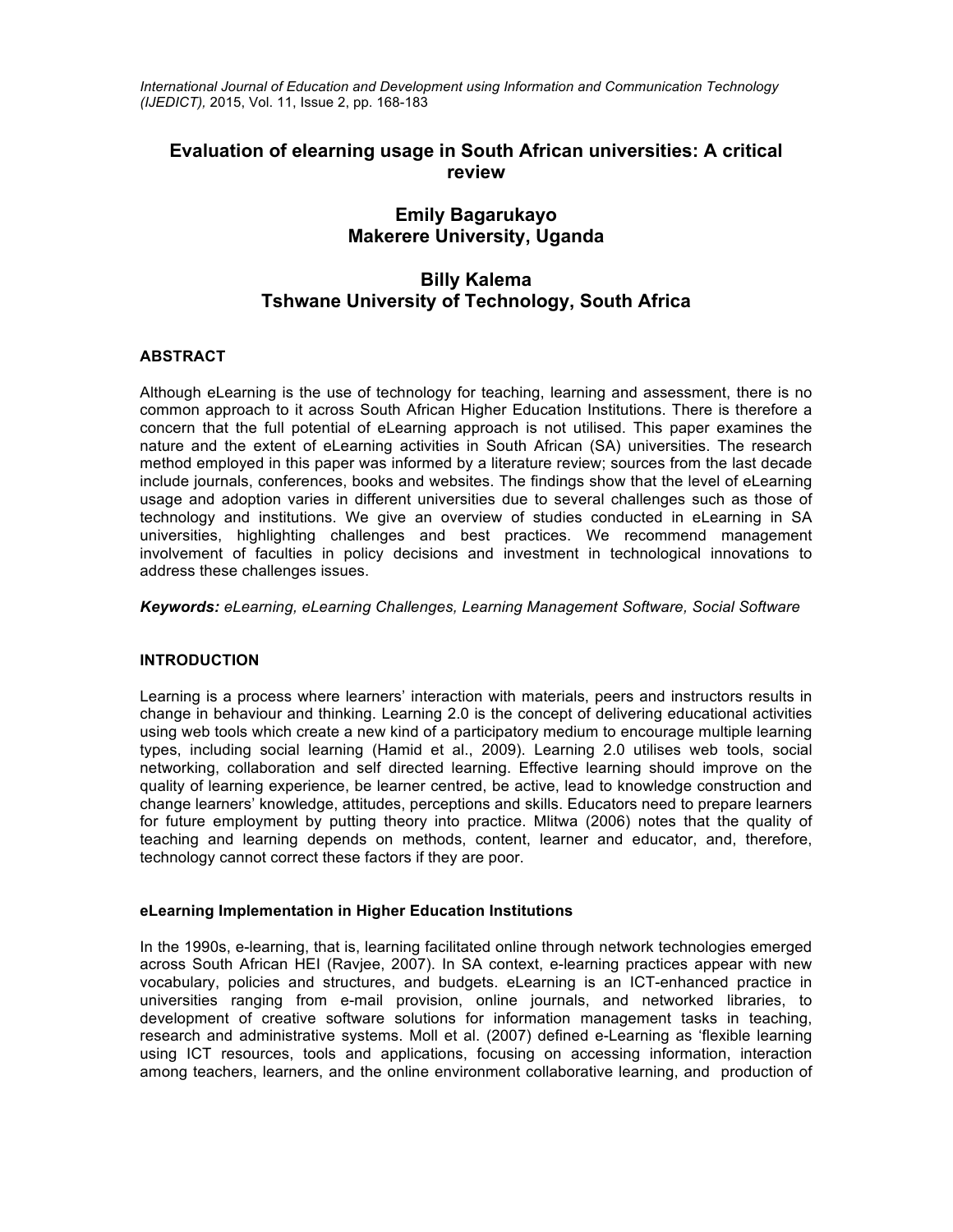materials, resources and learning experiences'. eLearning is the use of technological interventions for teaching, learning and assessment (Mlitwa & Van Belle, 2011), enabling learners to improve problem-solving skills and empowers educators to disseminate and impart knowledge effectively. Millham et al. (2014) say eLearning is essential for the improvement of learners' performance, engagement, self- regulation, flexibility, interest and motivation. It promotes active participation and self-regulated learning, which enables construction, learning-pace adjustment and gives desired learning outcomes.

### **The Historical Background of eLearning Policies and Activities**

After independency, South Africa explicitly formulated education policies for promoting access to educational opportunities for previously disadvantaged groups (Dumbrajs et al., 2013). Since 1994, education reformation has been a priority to promote equality among all races. Progress has been made in education legislation, policy development, curriculum reform and the implementation of new modes of education delivery; however challenges like student outcomes and labour market relevance exist. The new National Curriculum Statement (NCS) emphasizes a learner-centred, outcomes-based education approach. In the GET band (grades 1-9), "subjects" have been replaced with "learning areas" integrated across traditional disciplinary boundaries. The curriculum was subsequently rewritten in plainer language, with more emphasis given to basic skills, content knowledge and logical grade progression. The inception of Curriculum 2005 introduced changes in the SA school system and therefore retraining teachers is needed to prepare them for the newly introduced technology subject. The aim of reformed policies was to teach curricula based on learners' own socio-economic environment and equip them with skills that can be applied in real life situations (Dumbrajs et al., 2013). Other policies included the Revised National Curricula Statements and Curricula Assessment and Policy Statements, which indicate a period of rapid transformation and democratization. New education policies in SA include indigenous knowledge in the curricula but are not prescriptive (Dumbrajs et al., 2013). The national Department of Education, published its White Paper on E-Education in 2004 and called together a 'think-tank' in 2006 based on an overview of research and delivery needs related to the 'roll-out' of e-Learning in schools (Moll et al., 2007).Therefore teachers should explicitly provide opportunities for learners to learn effectively and this can be done by the use of Information and Communications Technologies (ICTs) like eLearning.

Using ICTs for education leads to social transformation and improves skills needs for a country (Jaffer et al., 2007). Universities can remain competitive by using innovative technologies in teaching and learning to improve the quality of activities and attract new learners (Mlitwa, 2006). The SA National plan for Higher Education emphasizes that University activities develop an information society, through technology use, for knowledge advancement to improve education and support the new education system. Therefore, there was need for integration of ICTs in SA Universities to compete globally, be innovative and address the learning styles and preferences of digital natives longing to learn in an active, authentic learning environment.

In 2001 Prensky invented the term 'digital natives' to refer to the new generation of learners who have grown up surrounded by technology and views them as ''native speakers of technology, fluent in the digital language of computers, video games, and the Internet" (Thinyane, 2010). Digital natives are people between 18 and 24 years who were born into a digital world and find their way easily with computers, internet, video games, smart phones, tablets and interact via social media more than anyone else and rapidly adapt to new technologies (Hoijtink, 2015). The author further predicts 48.4 million smart phone users, 35.3 million mobile internet subscriptions and 5.1 million activated tablet devices, while 2.1 million households would have fixed internet subscriptions in South Africa in 2018. South Africa had traditionally copied western trends, but the influence of Asian countries is seen in the relationship between online shopping and social media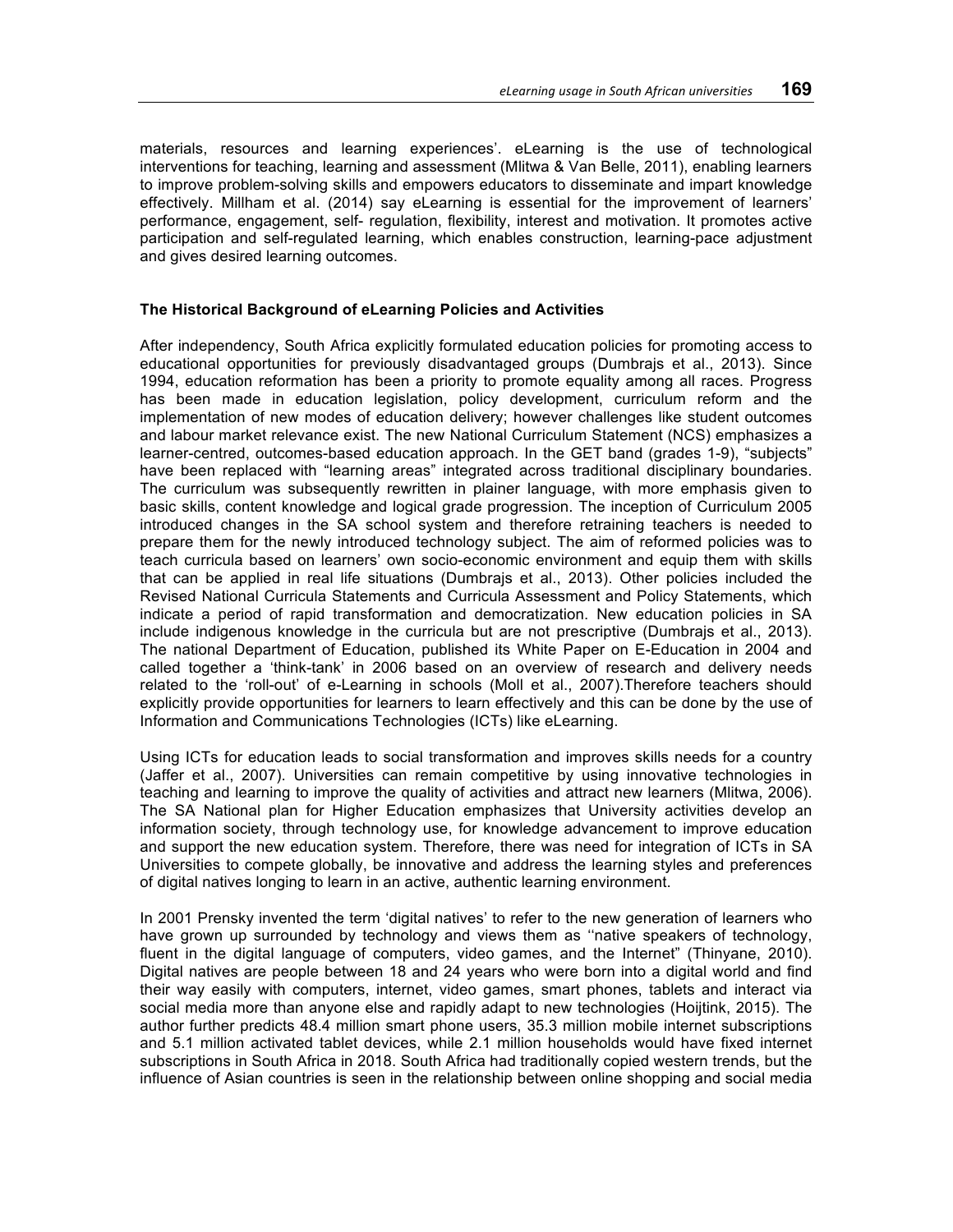(Hoijtink, 2015). It is impossible for digital natives to learn in the same way as digital immigrants (not born into the digital world but have adapted to technology) did, because they speak different languages and have different brains (Thinyane, 2010). Digital Natives ways of thinking and learning include receiving information really fast, liking to parallel process, multi-task, prefer games to 'serious' work', graphics and random access, function best when networked and thrive on instant gratification and frequent rewards. Digital Immigrants think 'slowly, step-by-step, one thing at a time, individually, and seriously' and are encouraged to learn to use digital media, and recommends that education systems be adapted to the way of thinking of Digital Natives. New forms of learning are providing evidence of the dramatic social change through digitisation, like eLearning, game-based learning, webinars and Massive Open Online Courses (MOOCs). Therefore since eLearning approach transforms learning and teaching, it was therefore ideal for learner needs, preferences and requirements.

eLearning promotes learner-centred learning and enhances activities that promote collaboration, communication and interaction, and gives learners better experience and education effect (Du et al., 2013) and enables learners to apply knowledge in novel situations through case studies, role playing and simulations. Digital natives may be resistant to traditional teaching and learning methods (Bosch, 2009) because they are engrossed with technology and, therefore, eLearning is the way forward for today's universities. Brown & Czerniewicz carried out a study on how and to what extent ICTs were used in teaching and learning in HEIs in Western Cape Province of SA and only 2.15% learners never or rarely used a computer to undertake any of the 18 computerbased learning activities; therefore learners in SA Africa may have similar studies experience at university to other learners around the world (Thinyane, 2010).

Education leads to social transformation, hence the aim of the SA government being to achieve equitable access to Higher Education for previously disadvantaged learners with diverse racial, social and educational backgrounds (Jaffer et al., 2007). Macgregor (2008) says the use of educational technologies, like eLearning in SA, started in 2002. ICTs are used for teaching and learning, in one way or another, though universities differ in levels of institutional support, funding, uptake and staffing. There is increased interest in eLearning services and platforms since the SA curriculum restructuring was proposed in 2003. According to Jaffer et al. (2007), pedagogy, curriculum, assessment and organization lead to improvement in the educational process. Therefore, educators need to invest in these aspects for improved learning, better retention and improved grades.

Venter et al. (2012) say learners in SA universities highly value contact with instructors and colleagues via electronic media. They appreciate the use of Educational Technologies (ETs) to increase learning interest and motivation. Mlitwa (2006) describes eLearning as a Social Technical Network (STN), since it includes technologies for construction and collaboration by users. Through learning management systems (LMS), eLearning qualifies as an STN that incorporates computer, network, applications, learning materials, learners, educators and mediators.

This study aims to evaluate the impact of usage of LMS and social software in SA universities. We discuss challenges with eLearning implementation and look at the adoption and usage at different institutions, and then we give recommendations for institutions to address the issues identified.

## **Challenges of eLearning Implementation in South Africa**

In general, SA learners have challenges which include diverse backgrounds, languages and race; they are divided between wealth, and have infrastructure shortages, access issues, shortage of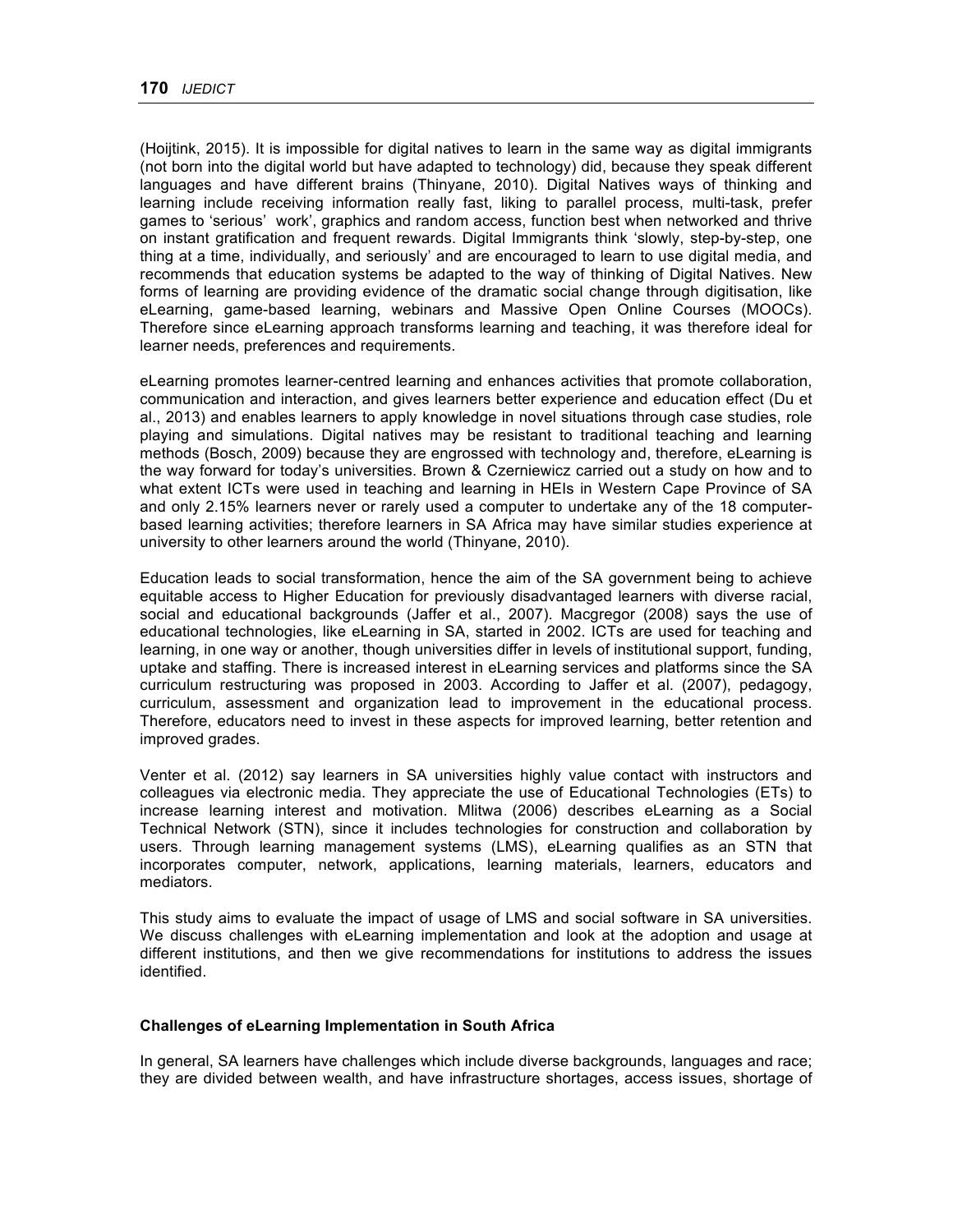skilled instructor, managers' jobs loss misconceptions and instructor difficulty to create content. Teaching strategies are hard to employ and it is hard to gain insights into learner difficulties, especially in large classes. Therefore learners, especially those from poor backgrounds, may lag behind. The educational challenges demand a mixed approach like blended learning that is innovative to address problems of class and cultural diversity, learners' prior learning experience, increased education demand and changing learning needs. The SA post-apartheid policy documents advocate for equal opportunities in education sector; however, practice varies from policy (Rohleder et al., 2008). The eLearning approach provides equal opportunities, which is the biggest challenge in SA. Brown et al. (2008) recommend collaboration, joint research projects and sharing of good practice and approach to address the challenges. In the next section, we discuss the implementation of LMSs and social software at different universities in SA.

| Author(s)                    | Challenges                                                                                                                                                                                                                                                                                                                                                                                                                                                       |
|------------------------------|------------------------------------------------------------------------------------------------------------------------------------------------------------------------------------------------------------------------------------------------------------------------------------------------------------------------------------------------------------------------------------------------------------------------------------------------------------------|
| Jaffer et al. (2007)         | varying learner academic preparedness; large classes; multilingualism<br>in 1 <sup>st</sup> language context; inadequate curriculum design; diversity in<br>(school) background; and academic ability                                                                                                                                                                                                                                                            |
| MacGregor (2008)             | low bandwidth and unequal access                                                                                                                                                                                                                                                                                                                                                                                                                                 |
| Brown et al. (2008)          | range of organisational contexts; practices and cultures; infrastructural<br>constraints — proportion of internet users to PCs, bandwidth, slow and<br>internet costs; demographic divides, cell phone subscription LMS<br>instability; lack of use of interactive web potential; access inequality;<br>negative eLearning perceptions; no management support; lack of time<br>and resources; and oversubscribed internet systems that limit<br>applications use |
| Mlitwa & Van Belle<br>(2011) | inadequate technical support; limited infrastructure capacity; network<br>capacity; inadequate coordination and limited technological support;<br>technology instability; resistance to change; tedious administrator<br>processes; access issues; literacy limitations; institutions users with<br>troubled network systems; and poor user support                                                                                                              |
| Venter et al. (2012)         | scarce resources; educational inequalities; technology access<br>shortage; low throughput rates; technological cost; satisfaction &<br>infrastructure; lecturer efforts; graduate competencies; business<br>strategy shortages; learners' frustration with e-Learning; underutilised<br>systems; bandwidth cost of high speed internet; and user penetration                                                                                                     |
| Isabirye & Dlodlo<br>(2014)  | no institutional support; non-integration of eLearning business strategy;<br>no eLearning culture; exclusion of academia from eLearning<br>development programmes; instructor attitudes; technological<br>challenges; lack of pedagogical strategies; cost and quality; lack of<br>university policy, training, motivation, incentive; under preparedness; no<br>facilitating conditions; logistical issues, lack of management; and ICT<br>support              |
| OERAfrica (2014)             | weak ICT skills; lack of resources; low computer and internet access                                                                                                                                                                                                                                                                                                                                                                                             |

*Table 1: Challenges of eLearning adoption in SA*

From the table we note several similar challenges mainly, infrastructural constraints, demographic divides, staffing issues, organisational issues, learner issues, pedagogical issues. However some institutions have unique challenges like lack of time and resources, inadequate curriculum design, training, shortage of ICT skills. and user penetration.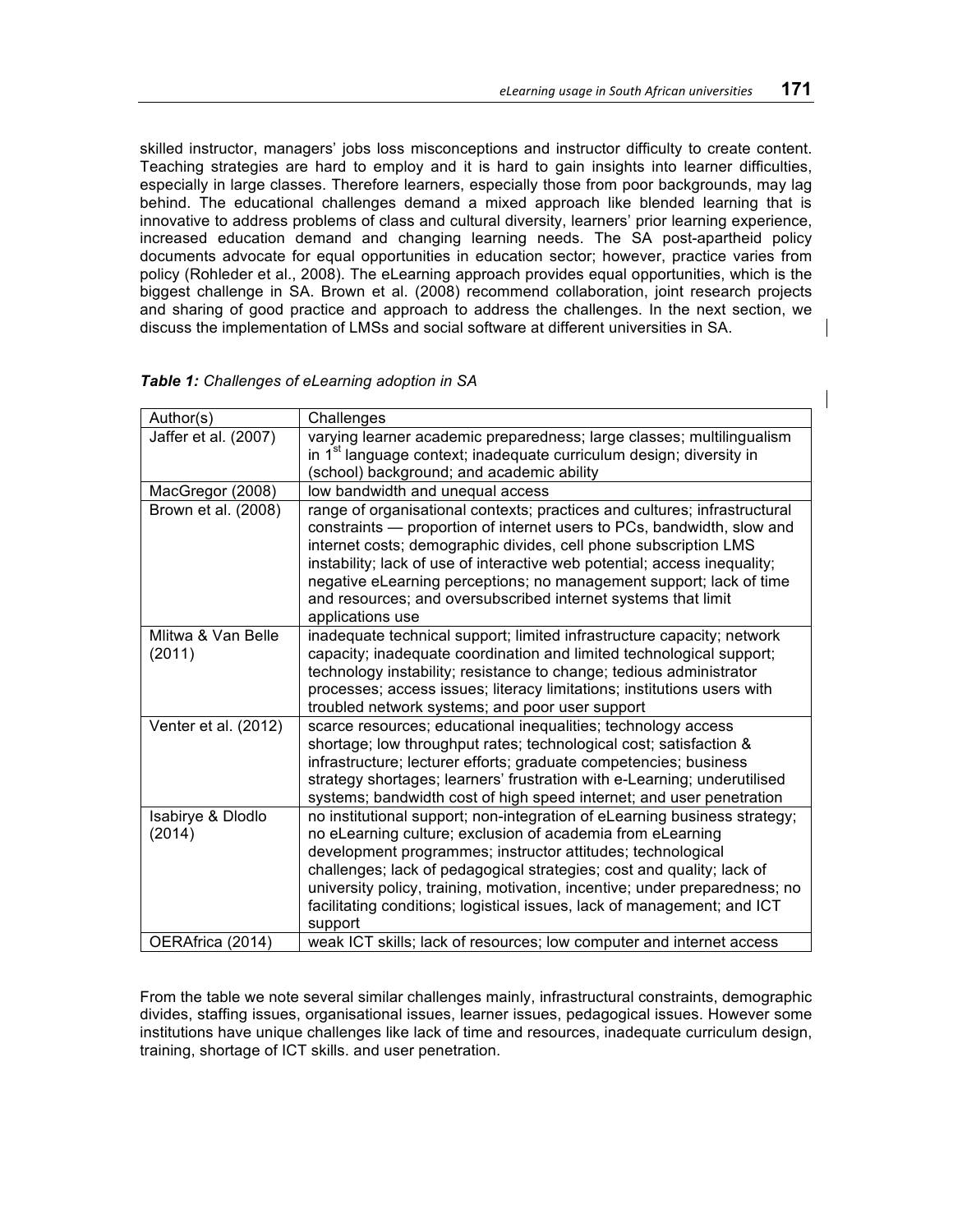# **STATE OF ART AND PRACTICE**

## **Learning Management Systems Usage at SA Universities**

The University of Pretoria (UP) was among the first universities to take up eLearning in 1998 with the WebCT LMS after running long-distance programmes from 1995 using video conferencing, broadcasting, multimedia, web-based courses. According to OERAfrica (2014), UP has over 48,000 campus-based learners and over 24,000 off-campus part-time and distance learners. The Department of Telematics Learning and Education Innovation assists academic instructor in learning design activities.

At the University of South Africa (UNISA), the instructor use eLearning to distribute resources and facilitate interaction and use mobile technology for learners' communication. Over 200,000 active learners are enrolled on 'myunisa' platform (OERAfrica, 2014), which uses the Open Source Software (OSS) Sakai platform, customised for user needs for administrative functions, academic collaboration and tuition related interaction (Venter et al., 2012). Of the 96% of learners that accessed the system, 13% were active in discussions, 64% were frequent users, 23% were occasional users and 10% were infrequent users. The platform was mainly used for administrative purposes as passive observers, hence it is not fully utilised to its potential. There is a need to increase active learners to improve learning.

The University of Cape Town (UCT) initially used WebCT and Moodle, developed by OSS Vula and customised by Sakai in 2006, currently used by 25,000 learners and instructor of the University of SA and North West University. This LMS supports teaching by notes and announcement distribution, and is used as a transfer medium, though not for construction. Courses are designed using eLearning and simulations. The LMS-adoption decision-making process involved educators who have the freedom to use proprietary, home-grown systems or none. Educators have no time to engage the system and pedagogy (Mlitwa, 2006). Designers keep the interfaces simple, the helpdesk service is professional and efficient, tedious administration tasks are eliminated, and lecturer assistants (Mlitwa & Van Belle, 2011) make use and adoption easy. The Science instructor lags behind due to instructors being unwilling to use the system, system usage is not promoted or supported, the computers are in poor working condition, there are no relevant software programs and no helpful lab instructor. The high turnover of the LMS was due to compatibility issues.

At the University of Stellenbosch (US) and Cape Peninsula University of Technology (CPUT), a proprietary LMS WebCT is used as a learning transfer medium (Mlitwa, 2006). At US, the system was adopted without consultation with academics and, therefore, there is minimal instructor engagement. There is a widespread usage of the LMS at US because of their compulsory intake clause at US. CPUT lacks a policy or forum for users to select the LMS.

At the University of Western Cape (UWC), a home-grown and developed OSS KEWL is used. It lacks full interactive engagement between social and technical factors because academics do not understand the potential benefits and are resistant to change (Mlitwa, 2006), which challenges LMS adoption and usage.

At Nelson Mandela Metropolitan University (NMMU), the SharePoint 10 content and document management system is used to avail courses for sharing and collaboration in blended learning environments (Ssekakuubo et al., 2011).The platform is less flexible with limited interactivity options and was replaced by Moodle.

The University of Johannesburg (UJ) has over 45,000 full-time, part-time, face-to-face learners spread across seven campuses (OERAfrica, 2014). It uses a commercial LMS to supplement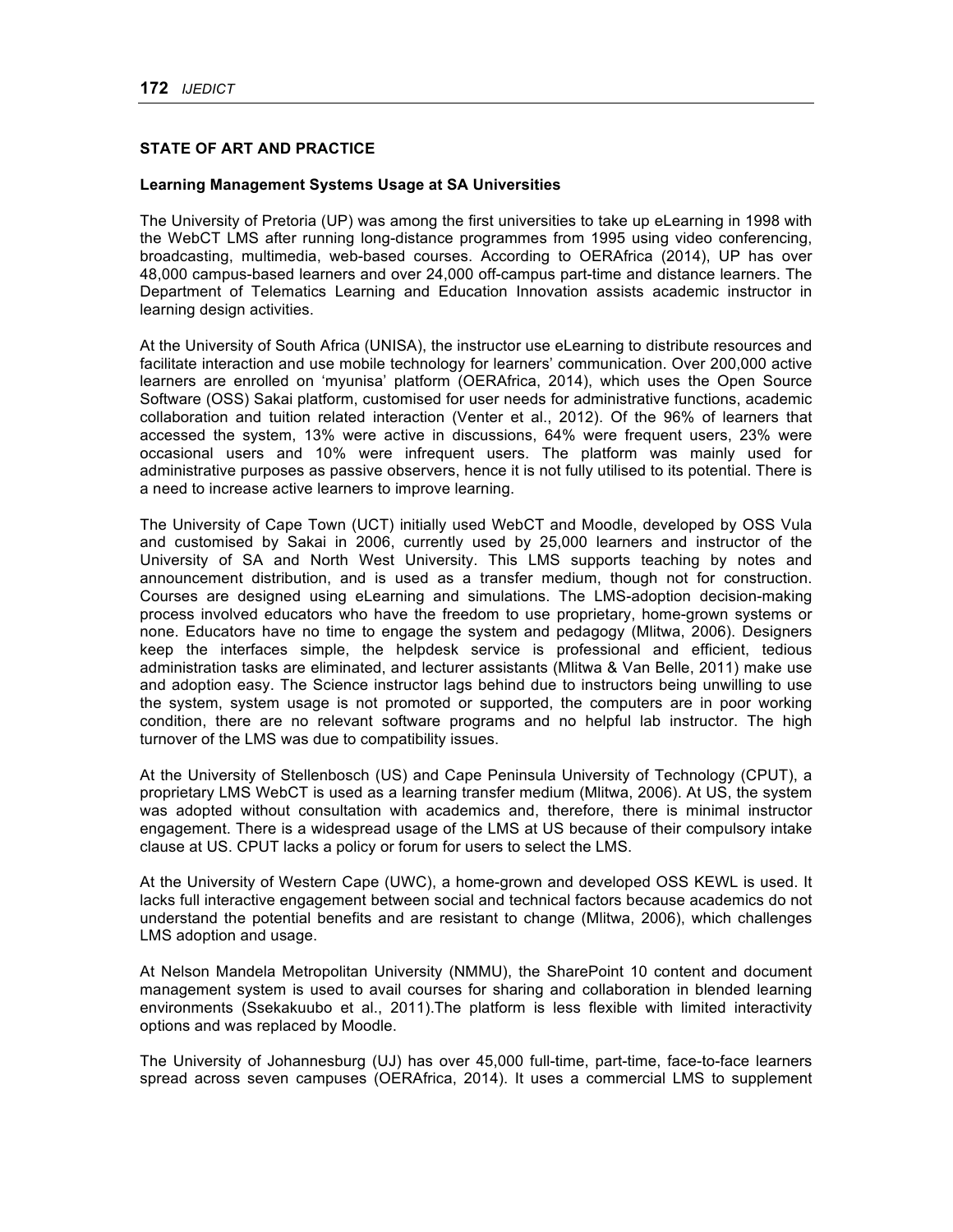course delivery, with extra support to learners in large classes with online materials. Instructors are offered support in learning design, which makes the usage of the system easy.

Since 2010, the University of Kwazul Natal (UKZN) has been using the Moodle platform for teaching and learning for instructor and learners (Sibanda & Donnelly, 2014). Instructors use the platform to upload notes and deliver assignments, announcements, discussion forums and other interactive exercises. There is no additional learner support which makes system usage and adoption challenging.

At Tshwane University of Technology (TUT), 'electronic campus' was the initial LMS in 2011. It was replaced by Blackboard (MyTutor), a content repository where instructors upload notes, assignments and grades. TUT has systems for online video tutorials access, TUT4life for learners for access to TUT mail and wireless internet, one for checking grades and an instructor portal for instructor-related information.

## **Studies On LMS Adoption And Usage At Universities**

At the Western Cape Universities, Mlitwa (2006) noted the eLearning potential to unfold as a true socio-technical network was not fully realised and the technical aspect was not engaged at a socio-technical agency basis. The technology and organisational transformations relationship is minimal. The frequency of media use in Science, Engineering and Health disciplines was higher (Brown et al., 2008).

Several UCT projects had positive results with the intervention of Educational Technologies (ETs). A computer tutorial was more effective in the understanding of mathematical literacy skills, concepts and better retention (Jaffer et al., 2007). Interactive spreadsheets were effective teaching tools because they focused on the subject, not the procedural issues, and learners' article quality improved due to online feedback. Computer-assisted marking technologies provided feedback, thereby solving large and diverse class problems and saving instructors their time due to online marking and the ability to capture results electronically. Instructors had access to learners' performance and they found immediate feedback useful. ETs solved some issues that were hard to solve with face-to-face (f2f) methods. Gaps identified in research included how ETs can address education challenges in SA, where ETs are appropriate and how they are used in a given situation.

According to Jaffer et al. (2007), it is difficult for learners to understand theory-driven courses due to limited experience and practical knowledge. Simulations were used to provide UCT learners with insights into practical processes, which provided an authentic learning environment. The focus was on key learning aspects and linking theory to practice. An ET was used to impact curricula design, providing learners with simulations and role playing experiences — things that are difficult to provide in f2f environments. Real-world experiences helped bring theory into practice to address some challenges. Future challenges remain in identifying and conceptualising ways that ETs can contribute to learning experiences, curriculum and pedagogical designs.

SA is a divided society by race, wealth, background, and identity crisis; therefore, individuals need to create their identity. Rohleder et al. (2008) studied learners at UWC and US, the learners state that creation of virtual communities prepared them for diverse society.

The learners gave positive feedback and will repeat the collaboration because of the learning and the personal growth opportunity. Discussion forums and chat rooms in the LMS promoted flexibility, creativity, collaboration, communication and interaction, enhancing the learning process. As benefits of using eLearning medium, learners had rewarding and enriching personal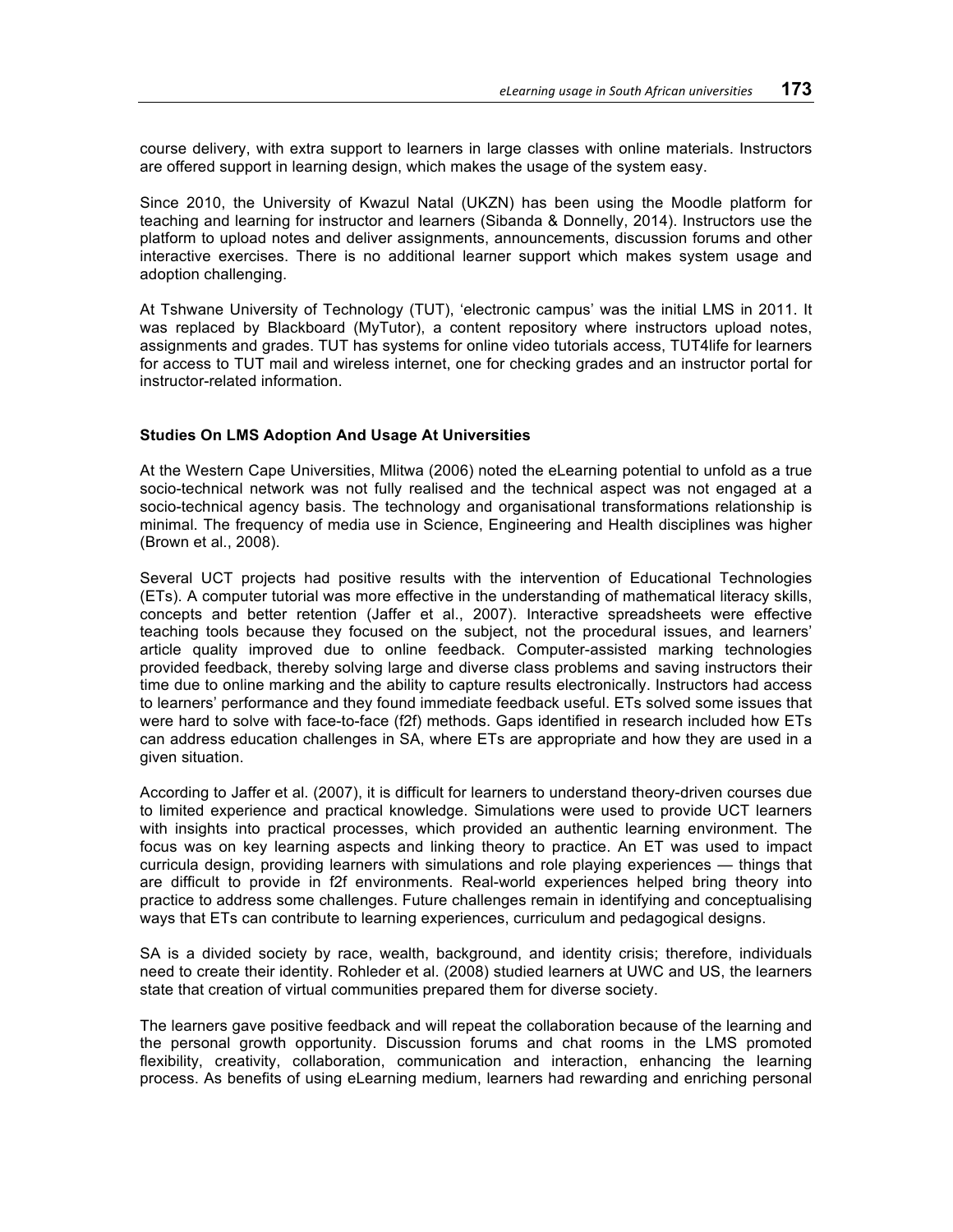experience and attributed instant accessibility to information and their facilitators. Learners enjoyed working collaboratively within diverse groups of race and social economic backgrounds. Learners advocated for blended learning because they felt f2f sessions are important, too. The question of how to create something more than a superficial community of practice in a real world context remains.

Mlitwa & Van Belle (2011) say subjective personal perceptions influenced different LMS uptake by the 21 instructors at UWC, UCT, US and CPUT in Western Cape Province interviewed over a two-year period. They perceived eLearning as a content repository and administration tool for assignment submission and management, and easing communication, not for learning or teaching as a primary goal.

Instructors are worried about their roles being replaced and learners dodging class. The LMS pedagogical role is hardly recognised because educators cannot differentiate between LMS and eLearning; hence, the opportunity to address learning styles and teaching paradigms is unutilised. The Activity Analysis and Development (ActAD) framework and concrete empirical findings as comparative data for eLearning research and LMS adoption will be used in the future.

Mohamed & Peerbhay (2012) say dental learners were positive about the use of eLearning at UWC. Based on perceptions, learners said more advanced learning was encouraged, it is a good supplement to instructors, it broadens knowledge base and they found the information to be relevant, informative and helpful. The experience and information gave them a guide for studying and preparing for theory and practical exams. However, the LMS access challenges included computer shortages, inappropriate software versions, computer failures, viruses, no internet access, time shortages due to workload, and slow internet connections which led to download and website problems. They recommend faster internet connectivity because a shortage of resources causes negative attitudes and a negative impact on engagement with online resources. They recommend eLearning to encourage active learning and the next implementation phase to include an interactive component of self-assessment and discussion boards, as an incentive for more active engagement. The learner-centred approach uses a management system for administrative issues, offering learners personal tools for construction, presentation, reflection, collaboration, etc., and facilitating networks between learners within the same course and others in the field.

According to Millham et al. (2014), self-regulating eLearning as an intervention for poor results in science subjects leads to improved learners' grades. It provides multimedia and simulation materials, is self-paced, self-regulated, learner-led and encourages knowledge construction, which is more effective than the f2f approach. Self-regulated learning encourages construction, which leads to better performance in science subjects. The eLearning intervention shows positive results, especially for high-potential learners, amidst challenges of equipment issues and lack of prior basic IT skills. Issues of incomplete marks made a full detailed analysis of grade performance difficult and provided no correlation between assessment scores with relevant statistical information.

Sibanda & Donnelly (2014) determined the impact of eLearning on performance, showing that learners' performances increased after the introduction of online learning as years progressed and learners became academically-engaged as they became more familiar with the online learning platform. Younger learners quickly adapted and became engaged, which improved performance.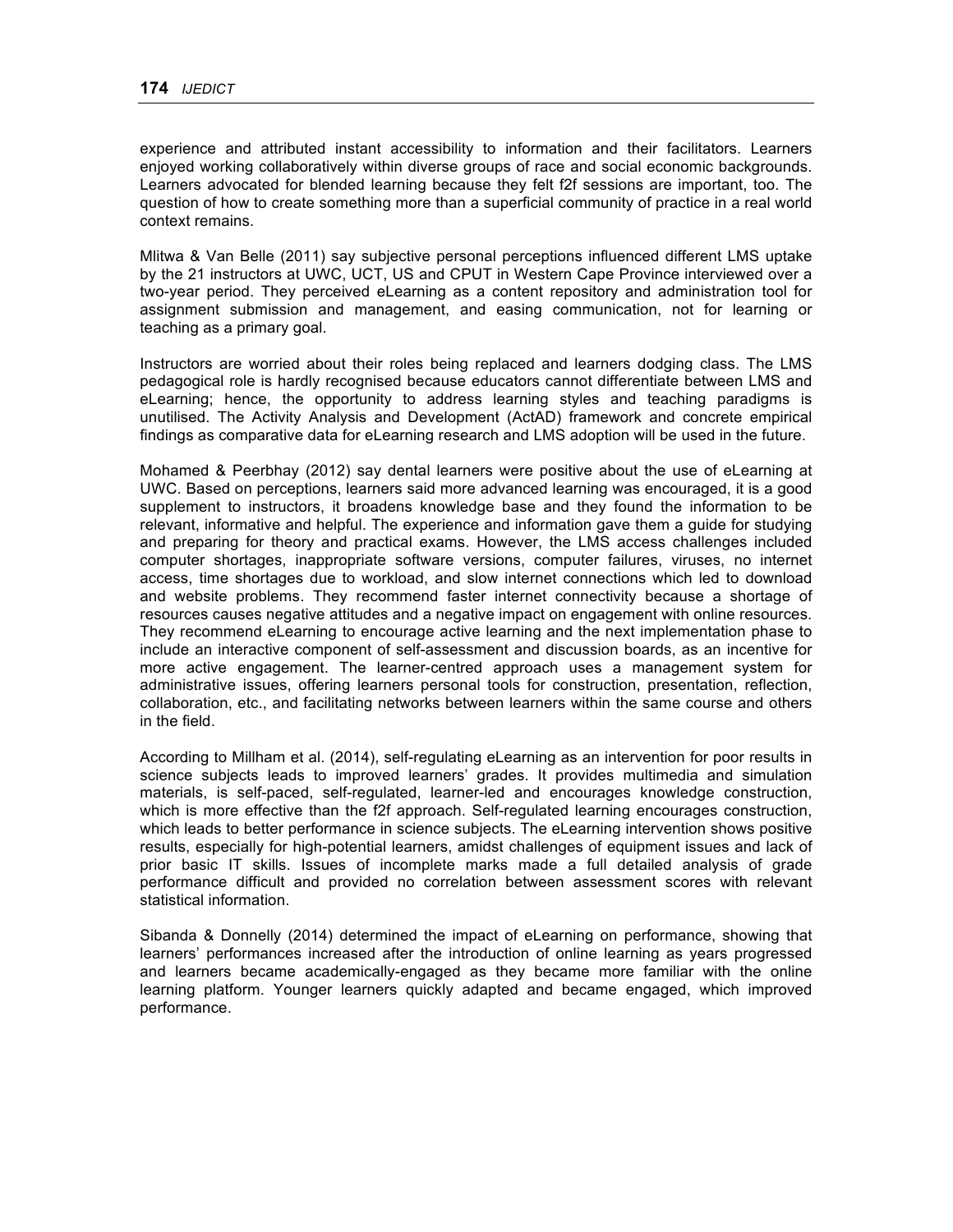# **SOCIAL SOFTWARE AS A LEARNING TOOL IN SOUTH AFRICA**

Learning is a social process and, therefore, Social Presence (SP) is essential as a predictor of perceived learning and promotes a sense of community in online courses (Brady et al., 2010). SP leads to a decrease in feelings of isolation and encourages learner interaction and participation. The relationship between SP and online participation is that learners with more SP are more involved and engaged in online conversions.

Social Software (SS), Web 2.0, Social Media (SM) or social web technologies are networked tools or technologies that emphasize the social aspects of the internet as a channel for communication, interaction, collaboration and creative expression (Dabbagha & Kitsantasb, 2012). Educational Social Software is SS designed for educational purposes. The elements of Web 2.0 technologies — including blogs, wikis, podcasts, RSS feeds, social networking sites (SNSs), social bookmarking sites, instant messaging, and virtual office applications — provide users with easy-to-produce web content and interaction (Al-Zoube & El-Seoud, 2009). Web 2.0 tools with potential apps for teaching and learning include Facebook, Wikis, Delicious, Podcasts, and YouTube. SNSs include Twitter, Facebook, Flickr, Myspace and Friendster, with core features of interaction, collaboration and the social aspect. The uses of SNSs include developing literacy skills, communication skills, e-portfolios, communities of practice and e-safety learning. Searching and retrieving information may have led to a learning styles shift, to more interactive environments and more hands-on inquiry-based approaches (Bosch, 2009). Web-based learning leads to the availability of the learning content.

SS facilitates self-governed, problem-based and collaborative activities by supplying learners with personal tools for independent construction and engagement in social networks (Dalsgaard, 2014). SS tools enable independent work, and actively facilitate relationships between collaborating learners and instructor. SS tools support the flexibility of open-ended activities, unlike an integrated LMS; they include personal tools owned and controlled by learners and used for construction and reflection, and tools for navigating the web to develop understanding and solve problems, which lead to lifelong learning using 'learning networks' for life. SM is part of a daily communication network; therefore, higher education needs to accommodate SM platforms to ensure learners are prepared as skilled digital citizens (Freeman, 2014). SM enhances learning, engagement, User Generated Content, sharing of information and content, ICT skills, learner empowerment and activities that foster knowledge construction; hence, SM is effective for learning. Learners should be facilitated to engage in different networks to support eLearning activities, which lead to accessing more resources through friends, instructor and researchers. SS encourages learners to develop individual networks for relationships based on specific interests and needs. Learning and network are related and learners should be connected. A learning network leads to a continuous lifelong process, which leads to continuous learning due to SNSparticipation.

Facebook has stronger roots in the academic community, since it was developed as university project. In 2007, the Facebook version of the Blackboard LMS was implemented with new course feed application, providing users with course newsfeed (Bosch, 2009). In 2008, it was phased out, with Facebook calling on developers to build other educational platforms.

According to Dalsgaard (2014), an LMS is for improving learning and administration purposes, though the impact on pedagogy is limited. Unlike an LMS, SS tools support the active process of construction and strengthen learners' relations with others and the tools, which promotes collaboration as a basis for discussion. The problems are the basis of learners' activities in a constructive learning environment, and different tools and resources support both individual and collaborative problem-solving processes. Since the learning process focal point is self-governed by learners through problem-solving activities, it is not possible to envisage learner activities.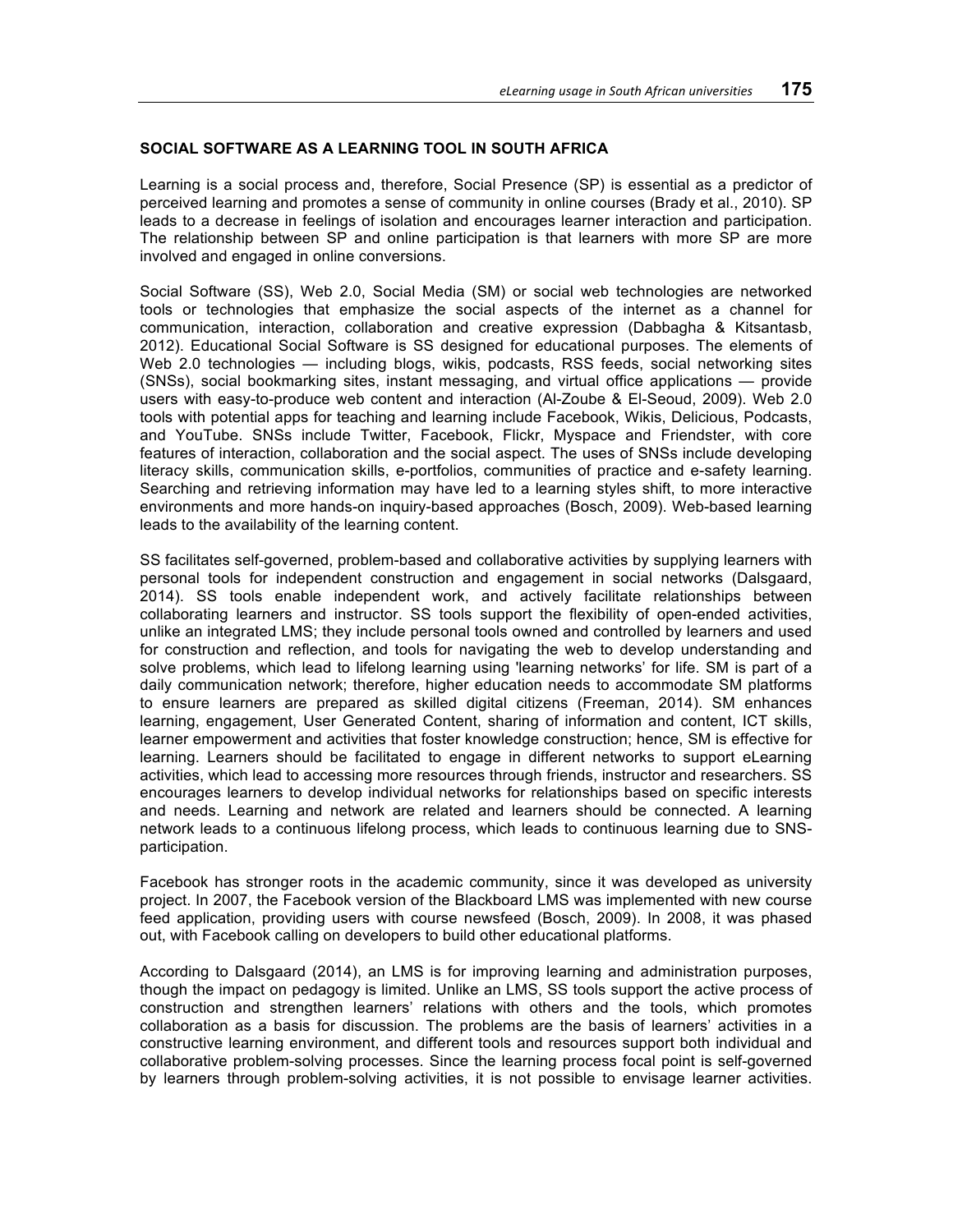Open-ended learning environments for multiple possibilities for activities are encouraged. SS tools that support construction, presentation, reflection, collaboration and promote finding people and resources for problem solving are needed. In the future, development of educational SS tools, like personal tools and social networks, are needed to support learning activities for organizing eLearning beyond a single course and institution.

Dalsgaard (2014) recommends separate tools for individual learner needs and not integrated tools like in an LMS. Unlike an LMS, learners use networking beyond a specific course period for solving future problems. Personalisation (personal tools and social networking) enables learners to look for resources and people to help in the problem-solving process. In this learner-centred approach, an e-learning course is initiated by the formulation of problems for learners' selfgoverned work. The learning process develops through self-governed learners' work, manifested in personal tools which are unique for each learner, since they get different materials depending on their social network. Personal Learning Environments (PLEs) are effective for integrating formal and informal learning in the Higher Education context and address learners' control issues and personalisation effectively (Dabbagh & Kitsantas, 2011). PLEs consist of SM tools which promote individual learning where learners maintain the learning space to facilitate their own learning activities and peer connections. A three-level pedagogical framework for using social media to support self-regulated learning in PLEs — including personal information management, social interaction and collaboration, and information aggregation and management — was developed. It suggests that learners become motivated and empowered to create effective and sustainable PLEs to achieve desired learning outcomes and enrich learning experiences as they engage in self-oriented feedback system with instructor and peers. However, this framework has not been tested empirically and should be verified in the future.

According to Al-Zoube & El-Seoud (2009), SS provides users with a platform to build social applications and enhance interactive communication and collaboration with resource sharing. SS has created an impact on education and has been adopted to meet emerging needs since it promotes personalisation, flexibility, openness, problem solving, building connections and collaboration. SNSs can act as pedagogical agents like Problem-Based Learning — whereby learners identify people and resources relevant for problem solving — to add to the social network because information spreads fast and has the potential for networked learning. SS can be used to support a social constructivist approach to eLearning. Since SNSs are free, educators should integrate them into their personal lives and their academics.

Al-Zoube and El-Seoud (2009) presented an eLearning system that uses SS and SNSs to provide learners with an integrated, comprehensive and feature-rich environment for accessing applications, sharing documents, results and other objects, and connecting with instructor and learners. The learner feedback suggests that the SNS approach provides a much better user experience than with an LMS. In the future, the authors plan to enable web server interaction with Open Social applications to provide users with personalized materials and quizzes.

Since the SNS features promote interaction and collaboration, they should be integrated into LMSs for academic purposes to make the learning exciting and improve on the learning interest and motivation (Bosch, 2009). Training and support for SNS-use from institutions and instructor is highly recommended. Integration and social networking technology use is a solution to the distance learning problem of no interaction (Brady et al., 2010). A study to determine SNS users and applications used to enhance these tools academically showed that learners use SNS the most (96.7%), especially digital natives (90%) and digital immigrants (67%). Facebook was the greatest host (81%), followed by Twitter (30%), LinkedIn (5%) and Myspace (4%) (Rinco & Sandoval, 2014). Learners say social networks have led to a change in pedagogy and teaching methods, since they encourage information-sharing which promotes research and academia, and allows for quick knowledge enrichment.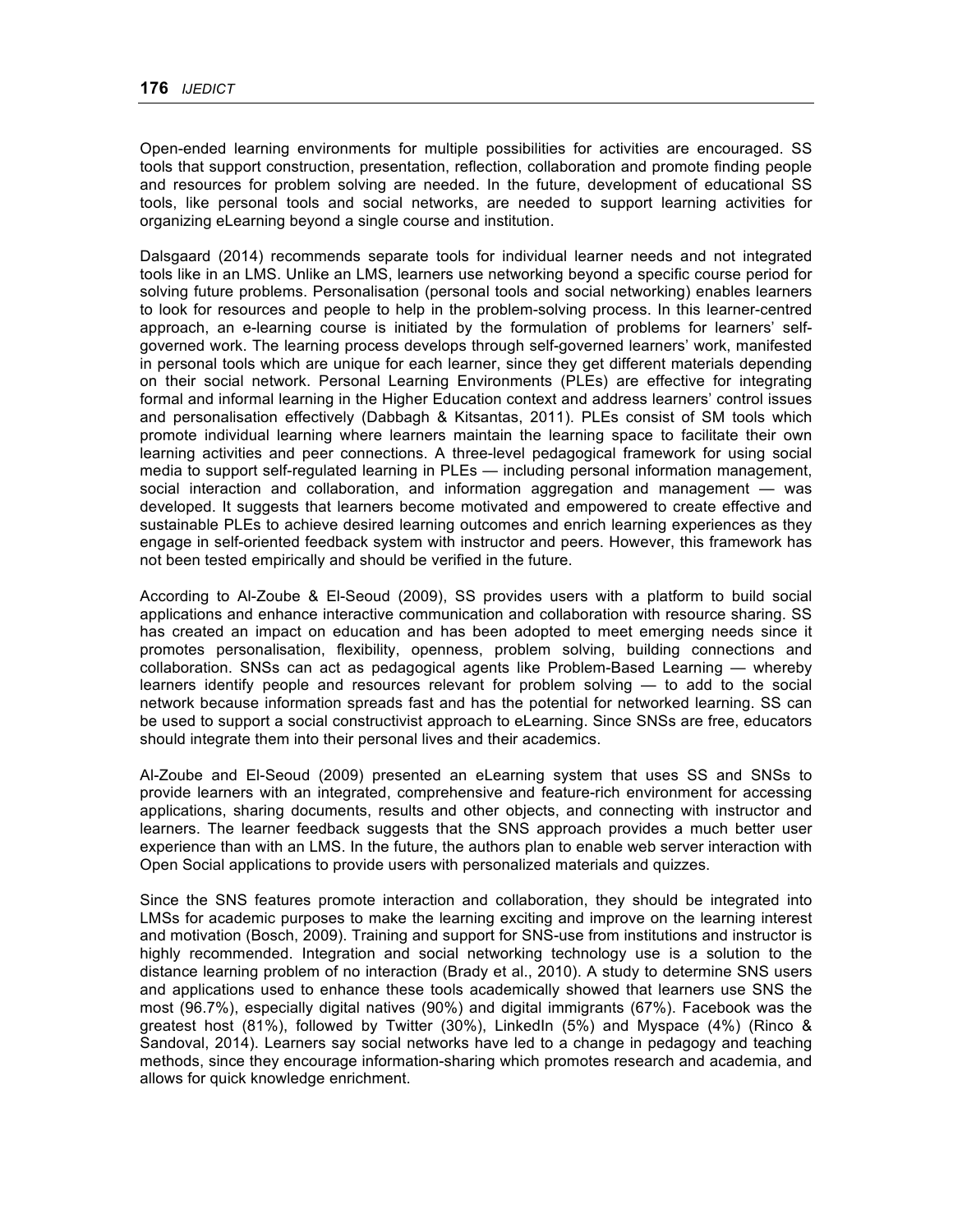Unlike a LMS, SNSs provide immediate feedback through such features as comments. According to Bosch (2009), universities should change their LMS's focus from content delivery to interaction, collaboration and communication between instructor and learners. The SNS features can be integrated into existing LMSs without building new systems — for example, Elgg and Mahara have inbuilt SNS features to support learning. UCT learners are more engaged with Facebook, as compared to the Vula LMS (Bosch, 2009). A UCT lecturer said it was quicker to 'talk' to learners on Facebook than finding them in class if she wanted to communicate. The Facebook functions for UCT learners include social networking, seeking peer support, community building on campus, learner activism, general communication, sharing information and maintaining group and personal communication on public spaces. The learners accessed instructors in formal environments with less pressure and felt more comfortable in the shared space. Learners asked questions they feared to ask in class, felt instructors were more approachable after online interactions and indicated the material to cover prior to the lecture, which led to class time spent effectively. Facebook benefits learners with low self-esteem and low life satisfaction and cannot be ignored as a potential educational tool because of its efficient ways to teach large classes, like through groups discussions (Bosch, 2009).

As noted by Cloete et al. (2009), the benefits of SNSs like Facebook include a higher level of engagement, digital literacy skills, integration in learners' daily practices, the potential to make identity information more relevant during class discussions, adding a 'social' peer to peer component and managing alumni through the group. Facebook creates an online academic community by linking learners and instructor, thereby breaking barriers and providing more immediate responses. The instructors highlighted the promotion of critical thinking and improved 24/7 access to resources as SNS advantages. The learners sited companionship, information access, emotional and material support, the opportunity to know their instructors better, expanding social research, more confidence, opportunities to develop peer relationships and instructors, and more self-disclosure as benefits. While 64.4% of instructors at UP thought Facebook can be an academic learning tool, only 24.4% had applied SNSs to teach (Cloete et al., 2009).

Brady et al. (2010) surveyed graduate distance learners' attitudes to the Education-based SNS online tool Ning for teaching and learning to determine the educational benefits. The discussion tool was used for sharing ideas and deliberating the topics covered. Key themes in the learner responses were communication, collaboration, reflection and comprehension, convenience and comfort, and benefits and draw backs of the tool. Based on the learner perceptions, Ning was better than f2f in terms of collaboration, time efficiency and diverse viewpoints. The learners highlighted the benefits of increased levels of communication and collaboration to deepen the levels of reflections. The instructors reported positive effects on learner engagement and content sharing. Learners created a forum based on their personal needs, which increased individual collaboration, personalization and learning ownership. Learners were more familiar with Facebook and preferred it for discussions; therefore, it is important to find learners in their space. Drawbacks reported include time shortage and access issues. This study did not explore how education-based SNSs can be most effectively used to support and enhance learning.

According to Du et al. (2013), LMSs are a traditional form of eLearning, designed for course management and they have limited impact on pedagogy, lack personalised control for learners and offer limited interaction and collaboration between learners, educators and courses. Therefore, they are not competent for supporting eLearning in a new era which views learning as a self-governed, problem-based and collaborative social process. Learners' proficiency in cutting edge technologies required by employers can be promoted by SM use. SS moves academic activities to the public sphere and opens the academic environment to public space (Rodriguez, 2011). The incorporation of SM and User Generated Content (UGC) into the public space for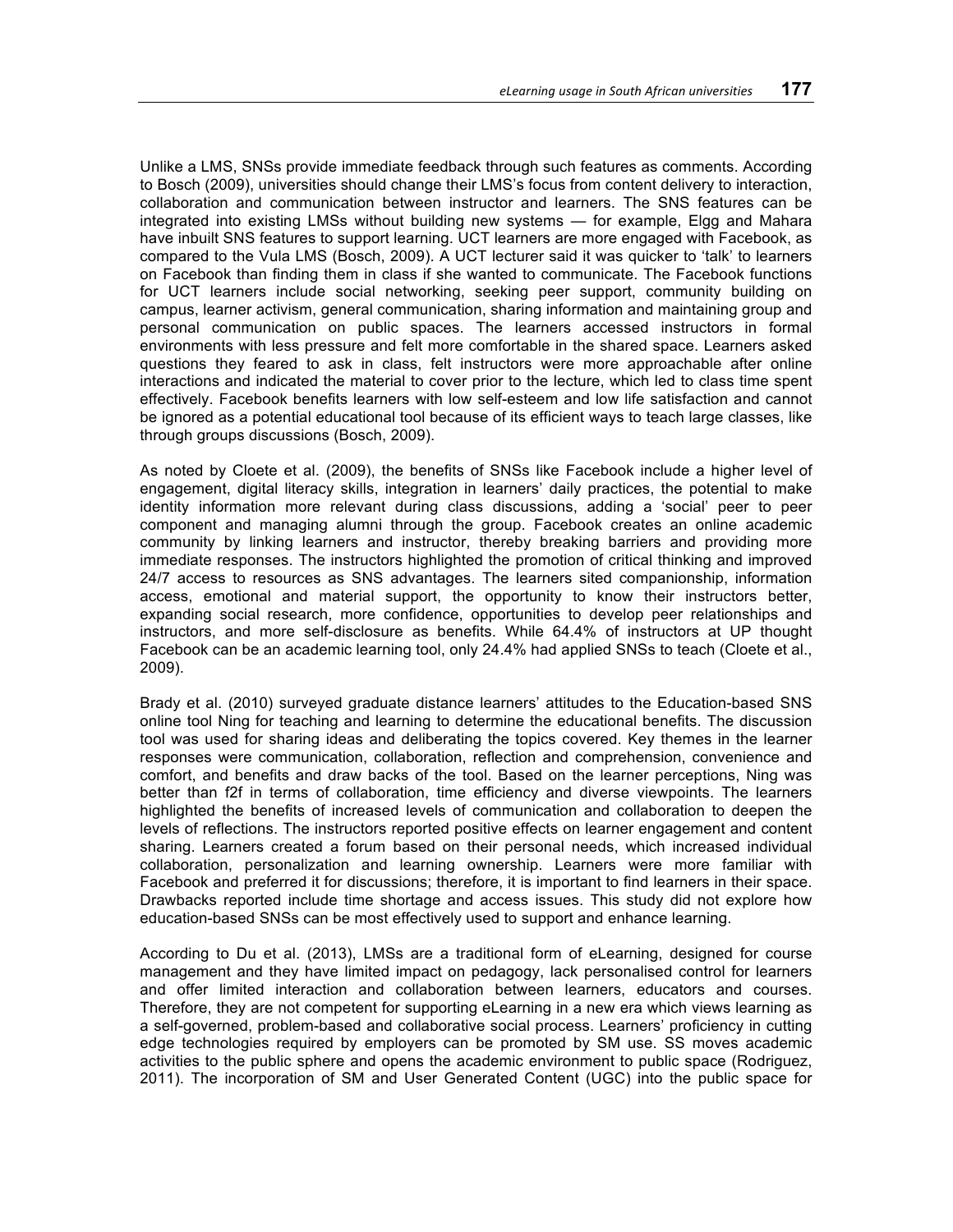teaching and learning in Higher Education is needed. Learners' active participation, a form of knowledge creation, is encouraged and changes the information flow from unidirectional to bidirectional.

Instructors integrated SM with Blackboard LMS to understand the potential for teaching context, expectations, experiences and pedagogical choices. Instructors reported flexibility and increased learner involvement in finding resources, discussing content and sharing in knowledge construction (Freeman, 2014). There was a close connection between instructor pedagogical values and the perceived potential of SM technologies that drew instructor to the appropriate technology from the personal/private to public or pedagogical technology users. The instructor's personal experiences on SM influenced their approaches to integrate tools into pedagogical practices after discovering compatibility between SM collaborative strengths and pedagogical values. In the future, there is a need to explore the domestication of SM in higher education classrooms.

There is limited or no f2f interactions in distance learning, which makes building Communities of Practice (CP) and fostering Social Presence a challenge. Technologies in SNS aid discussion and create intimacy among online learners by building community in socially- and educationallyconstructed network. SNSs actively extend learning beyond the class, which is important for distance learners. Distance learning courses are more successful when they develop CPs which enhances deep learning. Deep learning includes higher order thinking, reflective learning and integrative learning, which leads to higher scores in education, and the practical components lead to social development (Sibanda and Donnelly, 2014). LMSs are more focused and lack the personal touch and networking capacity that SNSs offer. SNSs are user-centred, not classcentred, and have the potential to increase learner engagement and improve the learning process.

The perceptions and learning experiences of learners from the University of Stellenbosch (in South Africa) and the University of Alabama (in the United States), both using the Blackboard LMS, were determined (Hough and Neuland, 2014). The learners identified acquiring problemsolving and decision-making skills as the biggest benefits of using the tool and added value to their business process management and communication skills. These positive results were attributed to the extensive involvement and experience with cases, which simulated real-world business experiences. The learners claim ICTs added value to studies because they created online profiles on web 2.0 sites. South African learners experienced a higher value and more positive experience than their United States counterparts because of proximity, no direct oncampus interaction with instructors, and employment. They recommend optimal use of ICTs to enhance learning because learners choose Higher Education Institutions based on delivery expectations, so curricula and learning experiences must remain relevant and market-related. UNISA learners use SNSs to connect with fellow learners and are strongly in support of Facebook (Hough and Neuland, 2014). Educators need to tap into SNSs for an attitude change and to improve motivation and learning interest by integrating SNS features into the LMSs for better learning processes.

The learners felt eLearning tools held great potential to transform education through collaboration and increased engagement, and they advised instructor to facilitate this environment. Twitter learners had a significantly greater increase in engagement and Grade Point Average (Junco et al., 2010). Hamid et al. (2009) highlights the main challenge as pedagogically appropriating and repurposing social technology for the Online Social Networking (OSN) used by digital natives. There is need to adjust pedagogical models to address digital learners with important OSN activities that include content generating and sharing, interacting and collaboratively sharing.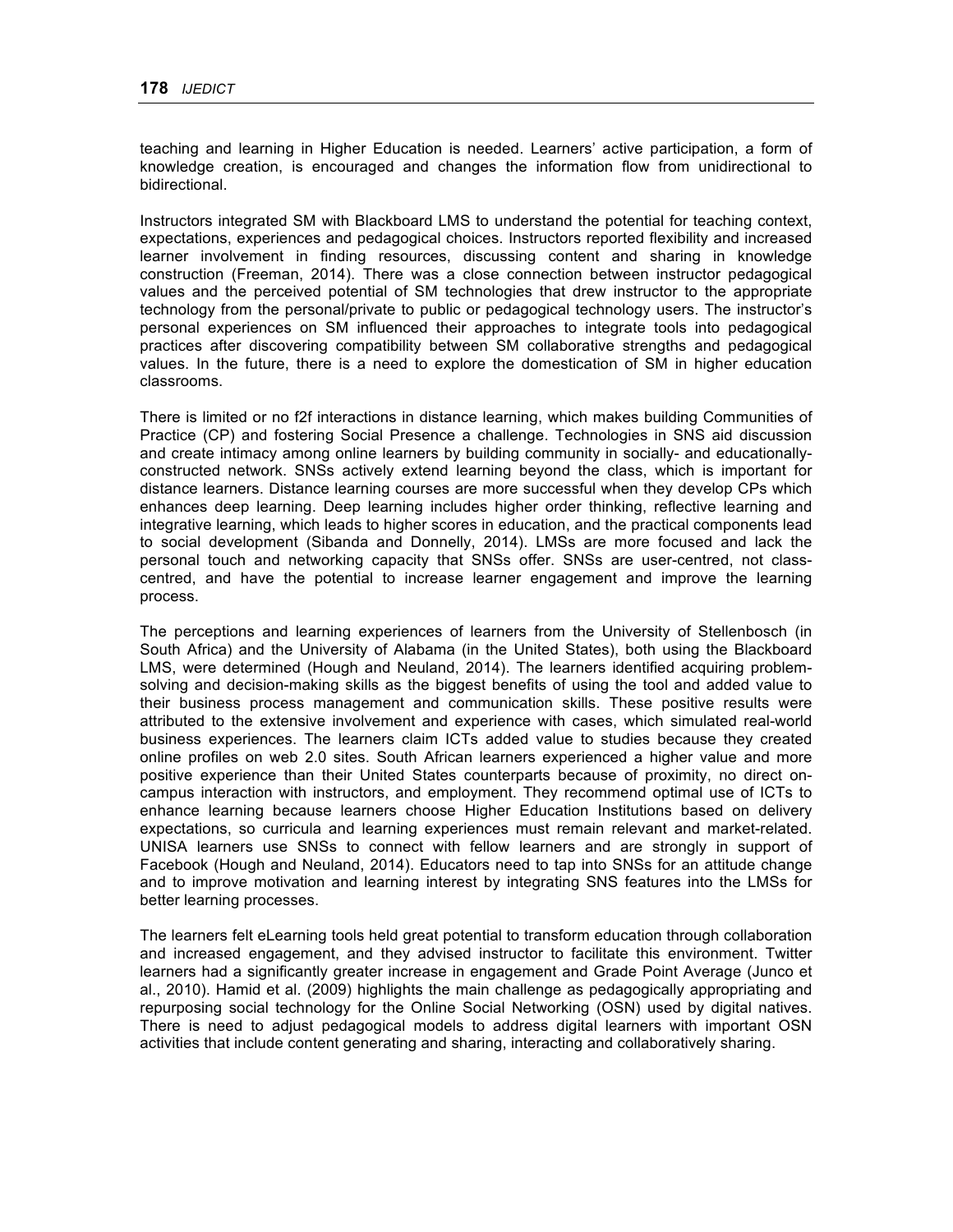# **DISCUSSION, RECOMMENDATIONS AND CONCLUSION**

From the literature reviewed and the challenges discussed, we recommend the following for successful eLearning implementation.

# **Training and Support in ICT, Content Creation Skills and Policy**

We note instructor and learners' difficulty in using the LMS due to inadequate ICT skills. There is a need for ICT personnel support at institutions. The issue of diverse languages can be addressed by creating and sharing local, customised content which improves learning because the learners study better in their first language. Training users in content creation and ICT skills enables the development of localised content for teaching and learning. There is a need to develop educational software tools to support learning activities, like Weblogs to promote collaboration and provide a basis for discussion. If a learner posts his/her view, it attracts feedback and becomes collaborative. An SNS platform differs from an LMS discussion forum because group views matter. Collaboration between content, pedagogy and technology is important for successful eLearning.

There is a need for institutional leadership, policy, and awareness programs to encourage use to improve institutional policy and delivery performance at HEIs.

## **Cost and Technology Aspects**

Most debates concentrate on cost and proprietary vs OSS issues, and not technical aspects, during the LMS-adoption decision making (Mlitwa, 2006). Technological aspects should be discussed for successful implementation. The cost is curbed using free and customisable OSS to institutional and academic needs.

### **Content Access to Diverse Population**

The eLearning approach is recommended for learners from diverse cultures, races and languages by availing content accessible anywhere. Over the years, SA has had increased access to mobile phones compared to computers (Bosch, 2009; Brown et al., 2008). Brown et al. (2008) says 2 out of 14 eLearning managers testified to using mobile technologies for education. An opportunity for increased access to content and technology is exploiting mobile-learning platforms, like mobile apps using SM. Learners can access resources and networks using mobile phones at their convenience to keep engaged and improve learning. With SNSs, content is accessed beyond institutional borders; for example, the MIT Open Course Ware in the United States and the Open Educational Resources provide equal content access to diverse populations for equal opportunities.

## **Large Class Sizes**

Educational technologies can address large class numbers by providing accessible content regardless of location; they can address diverse learners by promoting Personalised learning and PLEs. SNSs like Facebook allow group creation for academic purposes, which enable easier management of large classes.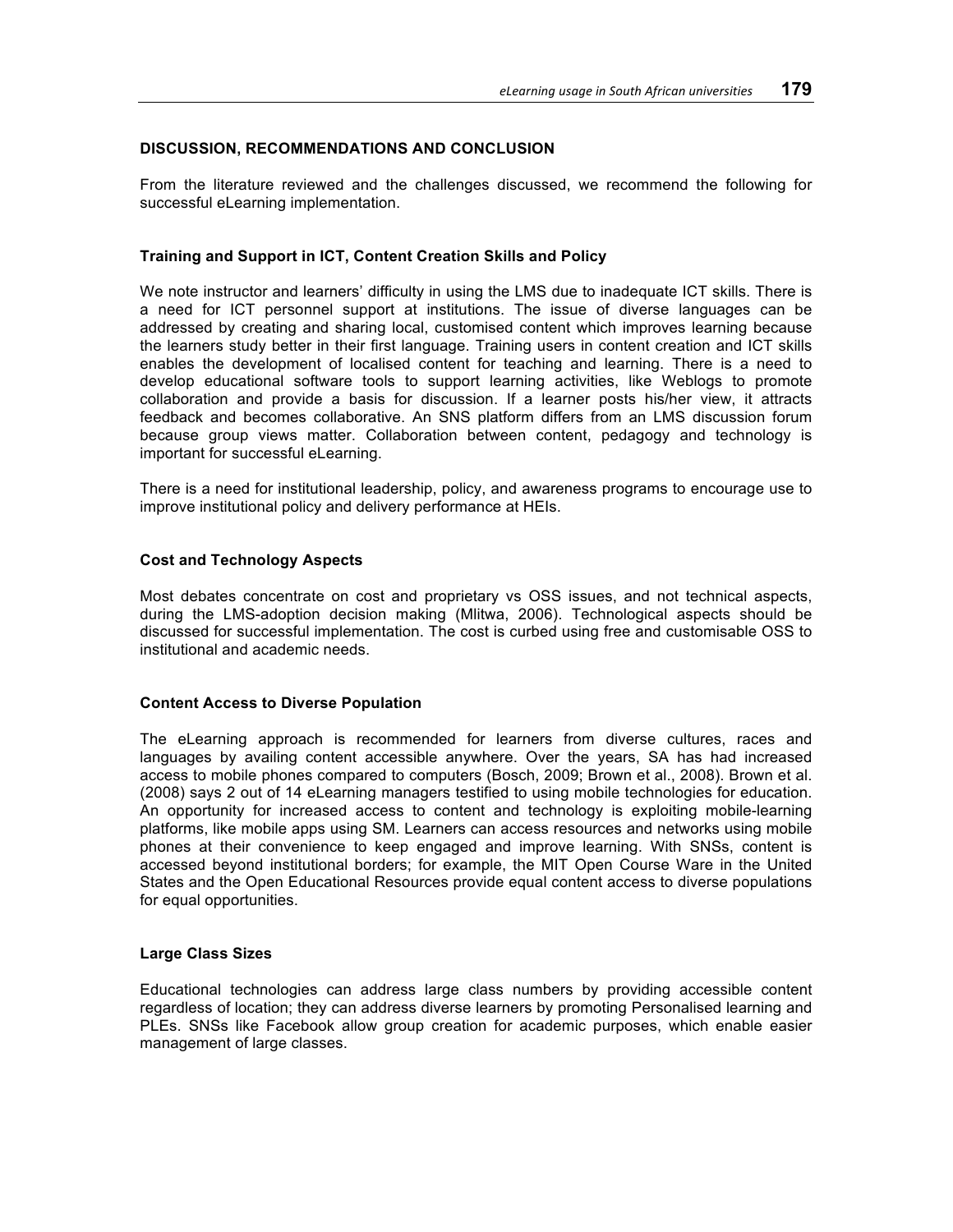### **Curriculum Review**

There is criticism of the f2f approach that it fails to develop the Higher Order Cognitive Skills necessary for work environments (Bagarukayo et al., 2012). A change in curriculum to incorporate practical pedagogy that promotes HOCS for problem solving, critical thinking and decision making is recommended. eLearning and SNSs provide the best platforms for practical skills and HOCS, and should be embraced.

#### **Infrastructural and Technical Issues**

Due to infrastructure issues, the use of web 2.0 technologies may be difficult in the developing world. Therefore, universities need to improve their technology infrastructure by seeking funding from Governments and others to procure adequate infrastructure.

### **Instructor Motivation and Job Security**

There is a need for instructor motivation and incentives for content creation for easy LMS-use. The instructor that develop and upload content can be a given bonus to motivate others; they should be sensitized of the eLearning benefits for adoption and must be assured of job safety and relevance as facilitators.

### **Engaged Learners and Instructor**

Some universities had few active users; this needs to increase to improve grades and increase retention. Instructor should motivate learners to increase their engagement in the online learning environments. The learners are engaged in SNSs; hence, educators need to find them in their space for effective, more active and engaged learning. Instructor should be involved in the LMS development and acquisition in order to own the technology and use it optimally. The learners' interest and motivation is increased by integrating SNSs in LMSs.

### **CONCLUSION**

We discussed eLearning usage and implementation, identified challenges and made recommendations. There is a paucity of research on the use of Social Software for academic purposes in Africa as compared to developed world. We recommend the SS approach to promote learning activities that improve the learning process. According to the Technology Adoption Model (Venter et al., 2012), system adoption is influenced by attitudes, perceived ease-of-use, perceived usefulness and user behavioural intentions. Therefore, institutions should ensure that these factors are positive for the successful adoption of eLearning. In the future, we will survey instructor at TUT and other SA institutions to measure the improvement in technology usage. We will experiment with social software as a tool for learning to determine how it influences learning at SA institutions.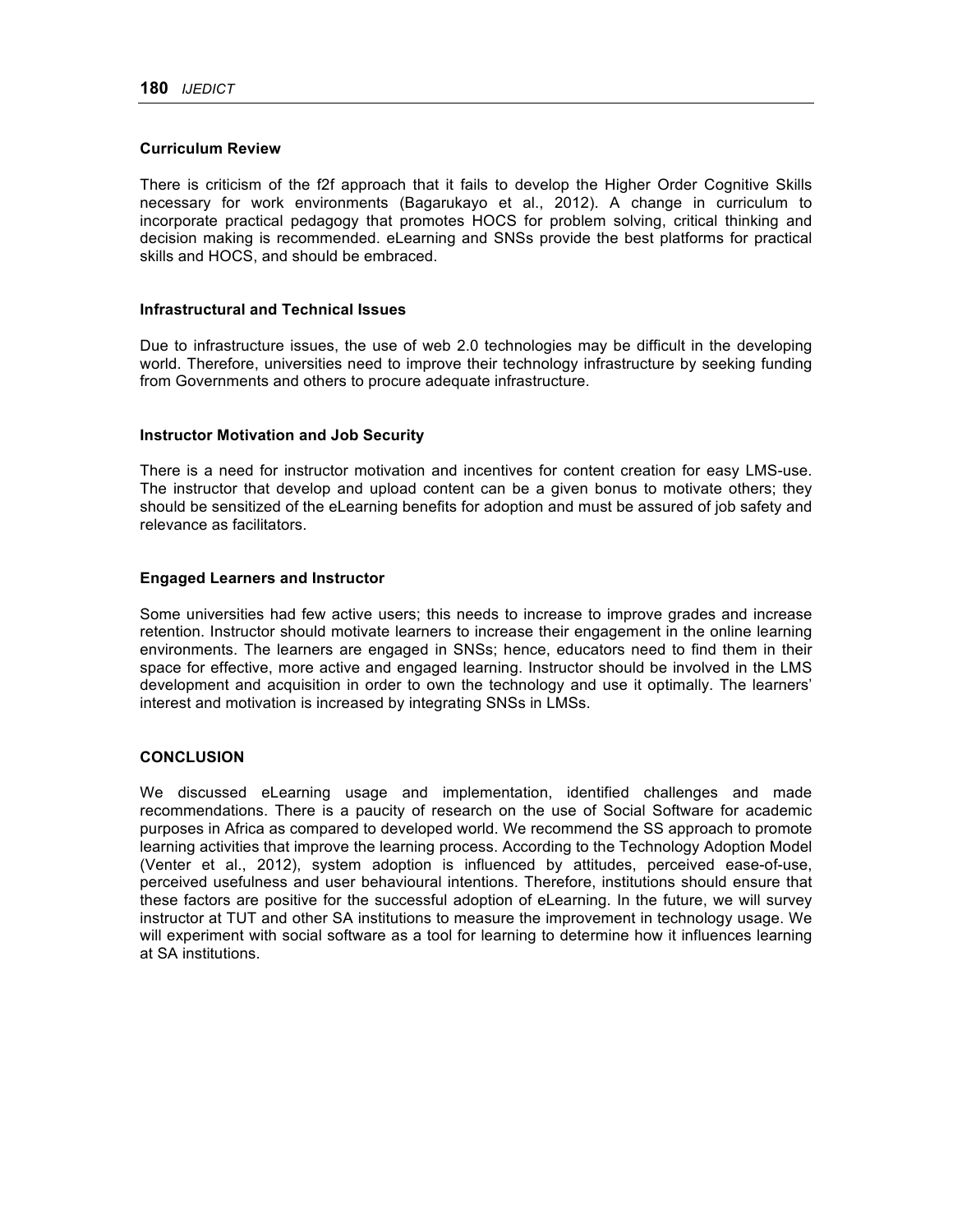### **REFERENCES**

- Al-Zoube, M. & El-Seoud, S. (2009). *Using Social Networking Sites as a Platform for E-Learning*. Conference ICL2009 Villach, Austria, 193-199.
- Bagarukayo, E., Weide, T. P. V., Mbarika, V. W., & Kim, M. S. (2012). The Impact of Learning Driven Constructs on the Perceived Higher Order Cognitive Skills Improvement: Multimedia vs. Text" *International Journal of Education and Development using ICT, 8:120*-130.
- Bosch, T. E. (2009). Using online social networking for teaching and learning: Facebook use at the university of Cape Town. Communication: *South African Journal for Communication Theory and Research,* 35:185–200.
- Brady, K. P., Holcomb, L. B., & Smith, B. V. (2010). The Use of Alternative Social Networking Sites in Higher Educational Settings: A Case Study of the E-Learning Benefits of Ning in Education. *Journal of Interactive Online Learning* www.ncolr.org/jiol, accessed 20 November 2014 9:151-170.
- Brown, C., Thomas, H., van der Merwe, A., & van Dyk, L. (2008). *The Impact of South Africa's ICT Infrastructure on Higher Education*. Proceedings of the 3rd International Conference on e-Learning.
- Cloete, S., de Villiers, C., & Roodt, S. (2009). *Facebook as an academic tool for ICT lecturers*. SACLA '09 Proceedings of the 2009 Annual Conference of the Southern African Computer Lecturers' Association, 16-22 ACM, New York, US.
- Dabbagha, N. & Kitsantasb, A. (2012). Personal Learning Environments, social media, and selfregulated learning: A natural formula for connecting formal and informal learning. *The Internet and Higher Education,* 15:3–8.
- Dalsgaard, C. (2006). Social software: E-learning beyond learning management systems. *European Journal of Open, Distance, and E-Learning*. Available at http://www.eurodl.org/materials/contrib/2006/Christian\_Dalsgaard.htm. Accessed 10 November 2014.
- Du, Z., Fu, X., Zhao, C., Liu, Q., & Liu, T. (2013). *Interactive and collaborative e learning platform with integrated social software and learning management systems*. Proceedings of the 2012 International Conference on Information Technology and software Engineering & Digital Media Technology. Lecture notes in Electrical Engineering 212, Springer, 11-19.
- Dumbrajs, S., Jagerb, T. De., Bergström-Nybergc, S. (2013).  $9<sup>th</sup>$  Grade students looking at their chemistry studies. Comparison between Finland and South Africa. 2nd Cyprus International Conference on Educational Research, (CY-ICER 2013) Science Direct. *Social and Behavioral Sciences* 89: 40 – 48 1877-0428 © 2013 doi: 10.1016/j.sbspro.2013.08.806
- Freeman, W. (2014). *Taming social media in higher education classrooms*. Proceedings of 9th international conference on networked learning, 359-363.
- Hamid, S., Chang, S., & Kurnia, S. (2009). *Identifying the use of online social networking in Higher Education*. Proceedings Ascilite Auckland 2009: Poster. 419-422.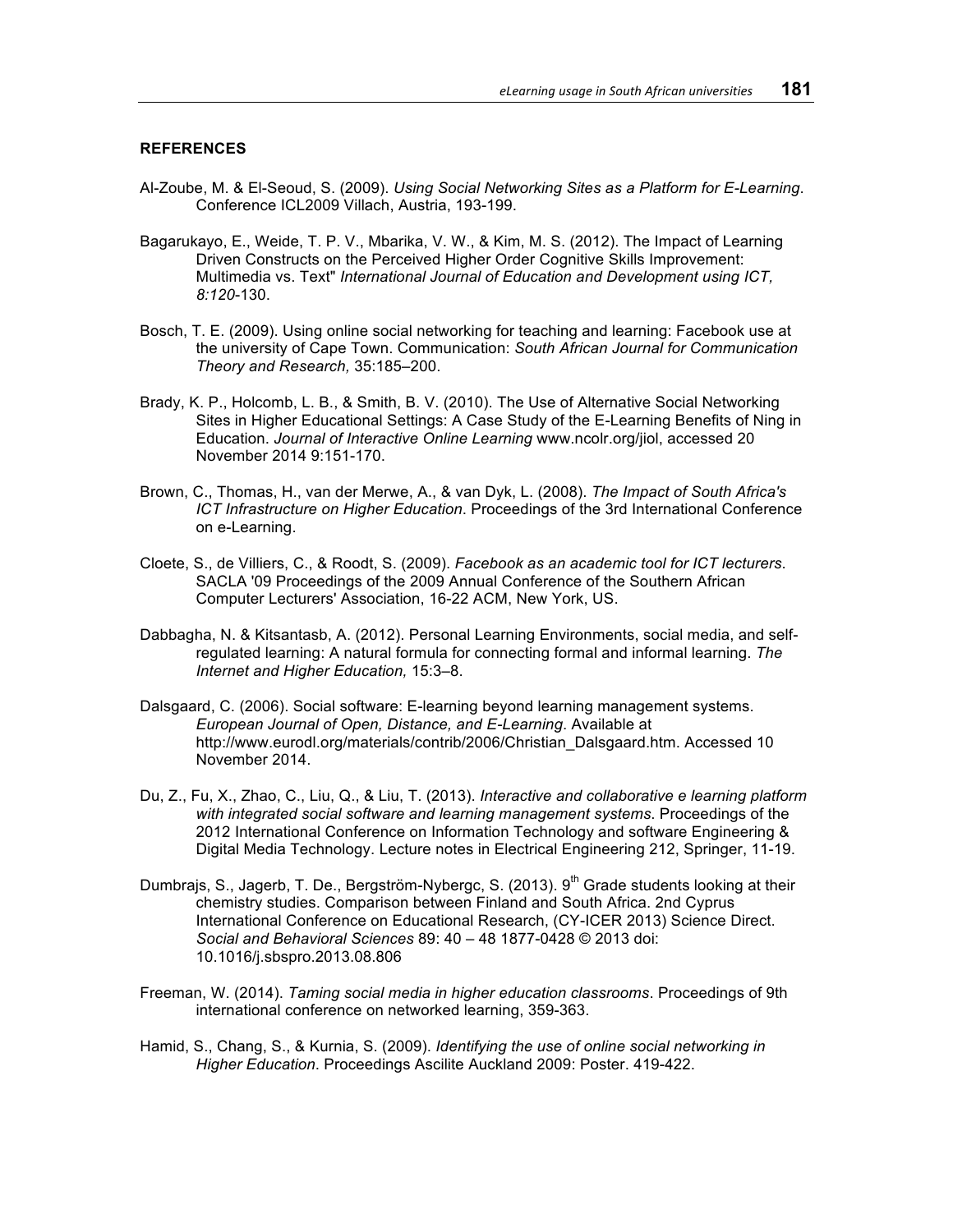- Hoijtink, P. (2015). Digital natives key to retail future survey: South Africa to see 'more purchasing via social media' in future. 14:53. http://www.moneyweb.co.za/news/southafrica/digital-natives-key-to-retail-future-survey. Accessed 10 March 2015
- Hough, J. & Neuland, E. (2014). Strategic management and the use of information and communication technologies by selected South African and American students. *SAJHE,*  28:455–465.
- Isabirye, A. K. & Dlodlo, N. (2014). Perceived Inhibitors of Innovative E-Learning Teaching Practice at a South African University of Technology. *Mediterranean Journal of Social Sciences,* 5:390-398.
- Jaffer, S., N'gambi, D., & Czerniewicz, L. (2007). The role of ICTs in higher education in South Africa: One strategy for addressing teaching and learning challenges. *International Journal of Education and ICT*, 3:131-142.
- Junco, R., Heiberger, G., & Loken, E. (2010). The effect of Twitter on college student engagement and grades. *Journal of Computer Assisted Learning*, 27:119-132.
- MacGregor, K. (2008). SOUTH AFRICA: Universities not far behind the curve. http://www.universityworldnews.com/article.php?story=20080807153150438. 10<sup>th</sup> August 2008 Issue No: 40. Accessed  $4<sup>th</sup>$  April 2015.
- Millham, R., Thakur, S., & Malan, C. (2014). *Does Self-Regulating E-Learning Assist in Secondary School Preparation for Engineering Education?* Proceedings of 2014 Zone 1 Conference of the American Society for Engineering Education.
- Mlitwa, N. (2006). *E-learning and Learning Management Systems (LMS) in a changing higher education environment. "*Transforming IS & CS Education and Research in a changing Higher Education Environment" conference. Capetown.
- Mlitwa, W. & Van Belle, J. W. G. D. (2011). *Mediators for lecturer perspectives on learning management systems at universities in the Western Cape, South Africa*. In Proceedings of the Pacific Asia Conference on Information Systems (PACIS 2011), 2011, Brisbane, Australia. Brisbane: AIS Electronic Library.
- Mohamed, N. & Peerbhay, F. (2012). Introducing dental students to e-learning at a South African University. *African Journal of Health Professions Education*, 4:123-127.
- Moll, I., Adam, F., Backhouse, J., & Mhlang, E. (2007). Status Report on ICTs and Higher Education in South Africa. http://www.judybackhouse.com/pdfs/saide\_status\_of\_elearning\_in\_sa.pdf.
- OERAfrica, (2014). Case studies: delivering eLearning in South Africa. *http://www.oerafrica.org/supporting-distance-learners/case-studies-delivering-elearningsouth-africa*. Accessed on 7th November 2014.
- Ravjee, N. (2007). The politics of e-learning in South African higher education. *International Journal of Education and Development using Information and Communication Technology (IJEDICT)*, 3 (4); 27-41.